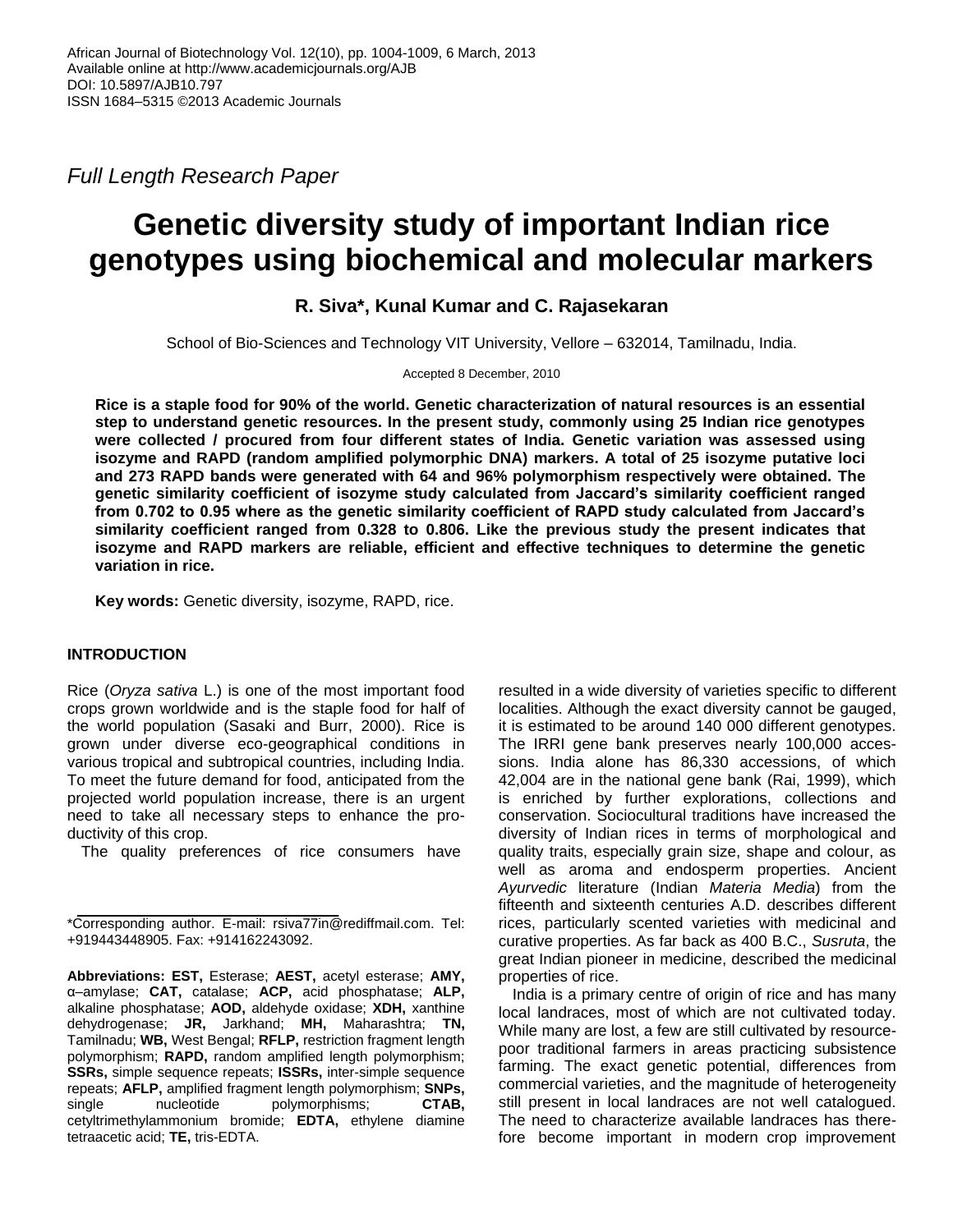(Frey et al., 1984; Dale et al., 1985; Rezai and Frey, 1990). Moreover, rice is also an ideal model plant for the study of grass genetics and genome organization due to its diploid genetics, relatively small genome size 430 Mb, significant level of genetic polymorphism (McCouch et al., 1998; Wang et al., 1992), large amount of well conserved genetically diverse material (approximately 100,000 accessions of rice germplasm worldwide) and the availability of widely collected, compatible wild species.

Molecular markers have demonstrated a potential to detect genetic diversity and to aid the management of plant genetic resources (Ford-Lloyd et al., 1997; Song et al., 2003). In contrast to morphological traits, molecular markers can reveal differences among genotypes at the DNA level, providing a more direct, reli-able and efficient tool for germplasm characterization, conservation and management. Different types of mole-cular markers have been used to investigate the bio-diversity of rice (Glaszmann, 1987; Wang and Tanksley, 1989; Wu and Tanksley, 1993; Zeitkiewicz et al., 1994; Virk et al., 1995; Zhou and Gustafson, 1995; Ashikawa et al., 1999; Dong et al., 2000).

Characterization and quantification of genetic diversity has long been a major goal in evolutionary biology. Information on the genetic diversity within and among closely related crop varieties is essential for a rational use of genetic resources. The analysis of genetic variation both within and among elite breeding materials is of fundamental interest to plant breeders. It contributes to monitoring germplasm and can also be used to predict potential genetic gains.

Morphological characteristic might themselves be insufficient to distinguish between pairs of closely related species geographical races, or ecotypes, because not allgenetic differentiation results in morphological differentiation (Siva and Krishnamurthy, 2005). Thus, a genetic characterization of natural resources is an essential step for a better understanding of genetic resources for the implementation of in situ and ex situ conservation activities (NBPGR, 2000). So adequate knowledge about the plants is necessary for planning sustainable development of any region like India, where the flora is rich in diversity and endemism.

The objectives of present study were to use Isozyme and RAPD markers to evaluate the genetic variation within a diverse collection of twenty five rice accessions, to determine differences in the patterns of diversity to distinguish different accessions, and to reveal the genetic relationships among them.

#### **MATERIALS AND METHODS**

#### **Plant materials**

Seeds of 25 rice genotypes were obtained from different parts of Jharkhand, Maharashtra, Tamil Nadu and West Bengal, (Table 1). The seeds were sown in polycarbonate pots to raise seedlings.

#### **Isozyme analysis**

Young leaves were homogenized in two volumes of cold (4°C) extraction buffer containing 0.1 M Tris-HCl, pH 7.2, 5% Sucrose, 0.5% (w/v) PVP, 10 mM mercaptoethanol. The samples were then centrifuged at 15,000 rpm for 15 min at 4°C, supernatant was collected in a separate vial. Each sample was applied to a native discontinuous polyacrylamide gel (6% stacking, 8% separating gel) and the runs were performed on a mini gel apparatus in Trisglycine (pH 8.3) buffer. Nine enzyme systems were examined viz., aldehyde oxidase (ADH – EC. 1.2.3.1), acid phosphatase (ACP – EC.3.1.3.2), alkaline phosphatase (ALP – EC. 3.1.3.1), α –amylase (AMY – EC. 3.2.1.1), acetyl esterase (AEST – EC 3.1.1.6), catalase (CAT – EC. 1.1.1.48), esterase (EST – EC. 3.1.1.2), nicotinamide adenine dinucleotide diaphorase (EC 1.8.1.4.) and xanthine dehydrogenase (EC 1.17.1.4.)

#### **Genomic DNA extraction**

DNA was isolated using a modified cetyltrimethylammonium bromide (CTAB) method (Saghai-Maroof et al. 1984). For each accession, about 1 g of bulked leaf tissue homogenized in 6 mL of extraction buffer (20 mM EDTA (pH 8.0), 100 mM Tris-HCl (pH 8.0), 1.5 M NaCl, 2% CTAB, and 1% β-mercaptoethanol) was added. The suspension was mixed well, incubated at 60°C for 45 min, followed by chloroform – isoamyl alcohol (24:1) extraction and precipitation with 2/3 of the volume of isopropanol at –20°C for 1 h. The DNA was pelleted down by centrifugation at 12 000 rpm for 10 min and suspended in TE buffer (10 mM Tris-HCl – 1 mM EDTA (pH 8.0)). The DNA was purified from RNA and proteins by standard procedures (Sambrook et al. 1989) and DNA concentration was estimated by agarose gel electrophoresis and staining with ethidium bromide.

#### **PCR amplification**

A set of 25 random primers (Bangalore Genei, India) were screened. Polymerase chain reaction (PCR) was performed in 25 μl reaction mixture reaction containing 10X Taq buffer A (Genei, India) containing Tris with MgCl<sub>2</sub>, 10mM dNTP mix, RAPD primer (100ng/µl), DNA template (10ng/μl), Taq DNA Polymerase ( 3U/ μl). Amplifications were performed in a Minicycler (MJ Research). The thermal profile of PCR was 40 cycles at 94°C, 45s; 35°C, 60 s and 72°C, 90 s. Before the first cycle, the temperature of 94°C was maintained for 5 min and after the last cycle 72°C was maintained for 10 min. On completion of PCR, 8 µl of PCR products were resolved in 1.5% agarose(SRL) gels stained with ethidium bromide using 1X TBE buffer in a submarine gel apparatus at 100 V. The gels were visualized under ultraviolet light, and photographed in a gel documentation system. All reactions were performed at least twice.

#### **Gel scoring and data analysis**

All the genotypes were scored for the presence and absence of the SSR bands. And the data were entered into a binary matrix as discrete variables, 1 for presence and 0 for absence of the character and this data matrix was subjected to further analysis. The Excel file containing the binary data was imported into NT Edit of NTSYS-pc 2.02J. The 0/1 matrix was used to calculate Similarity as DICE coefficient using SIMQUAL subroutine in SIMILARITY routine. The resultant similarity matrix was employed to construct dendrograms using Sequential Agglomerative Hierarchical Nesting (SAHN) based Unweighted Pair Group Method with Arithmetic Means (UPGMA) to infer genetic relationships and phylogeny.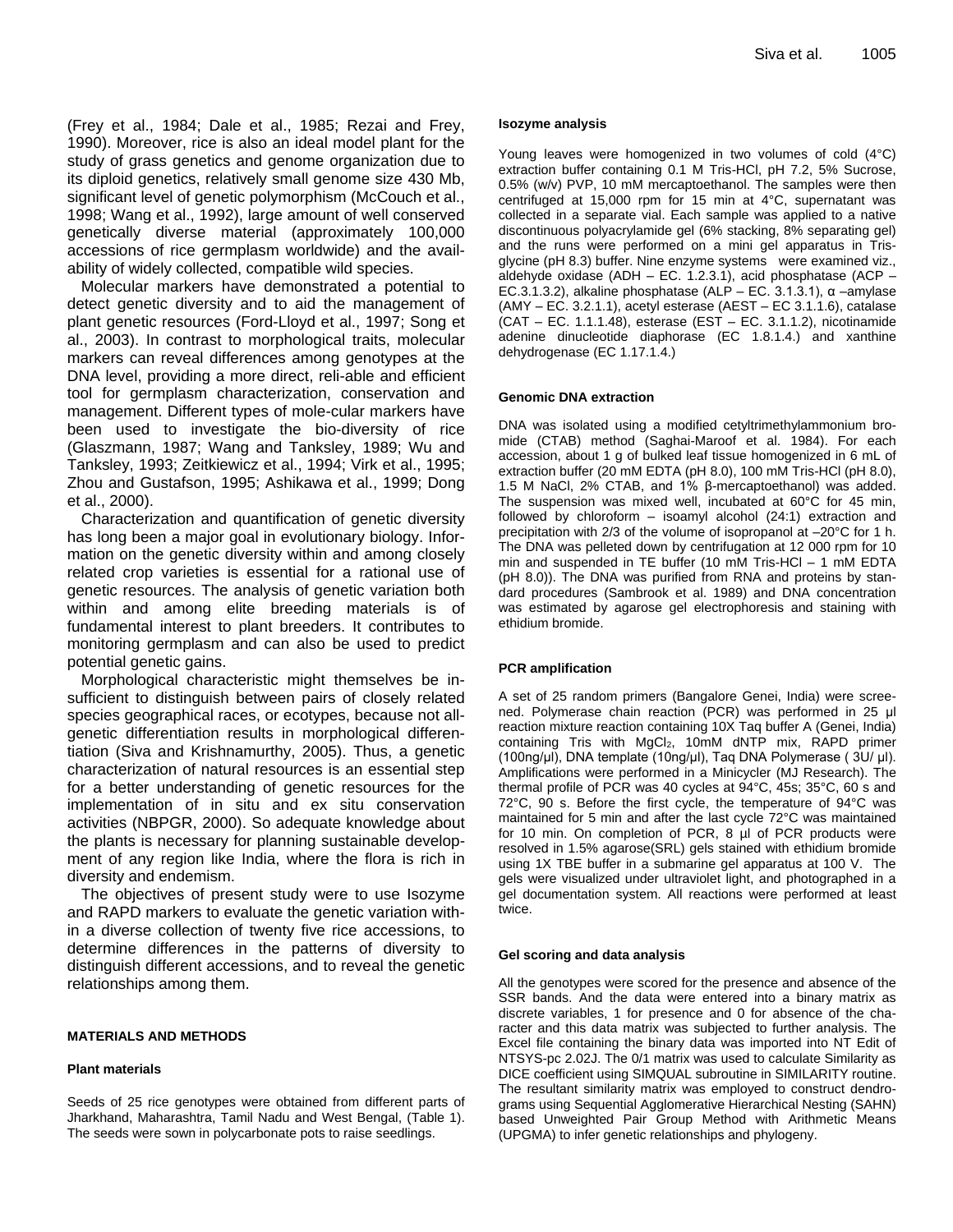| Variety           | <b>State</b>            | <b>EST</b> | <b>AEST</b> | <b>AMY</b> | <b>CAT</b> | <b>ACP</b> | <b>ALP</b> | <b>AOD</b> | <b>XDH</b> | A    | P     |
|-------------------|-------------------------|------------|-------------|------------|------------|------------|------------|------------|------------|------|-------|
| ADT 37            | $\mathsf{T} \mathsf{N}$ | 0.75       | 1           | 0.5        | 0.66       | 0.4        | 0.5        | 1          | 1          | 0.68 | 52.70 |
| ADT <sub>43</sub> | <b>TN</b>               | 0.75       | 1           | 0.25       | 0.66       | 0.4        | 1          | 1          | 1          | 0.72 | 62.37 |
| <b>BPT</b>        | MН                      | 0.75       | 1           | 0.5        | 0.66       | 0.6        | 1          | 1          | 1          | 0.76 | 54.54 |
| <b>BN 20</b>      | <b>WB</b>               | 1          | 1           | 0.25       | 0.33       | 0.4        | 0.5        | 1          | 1          | 0.64 | 49.58 |
| Hansa             | MН                      | 1          | 0.50        | 0.25       | 0.66       | 0.6        | 1          | 1          | 1          | 0.68 | 60.01 |
| <b>HMT</b>        | MH                      | 1          | 0.50        | 0.50       | 0.66       | 0.4        | 1          | 1          | 1          | 0.68 | 51.66 |
| <b>IR 64</b>      | <b>WB</b>               | 1          | 0.5         | 0.5        | 0.66       | 0.6        | 0.5        | 1          | 1          | 0.68 | 57.91 |
| IR 36             | JR                      | 0.75       | 1           | 0.25       | 0.33       | 0.8        | 1          | 1          | 1          | 0.72 | 61.70 |
| <b>IET 9947</b>   | <b>WB</b>               | 0.75       | 1           | 0.5        | 0.66       | 1          | 1          | 1          | 1          | 0.84 | 67.94 |
| JJL               | MН                      | 0.75       | 1           | 0.75       | 0.66       | 0.8        | 1          | 1          | 1          | 0.84 | 68.20 |
| J36               | MH                      | 0.75       | 1           | 0.75       | 0.66       | 0.6        | 0.5        | 1          | 1          | 0.76 | 61.45 |
| 1001              | <b>MH</b>               | 1          | 1           | 0.75       | 0.33       | 0.6        | 0.5        | 1          | 1          | 0.76 | 69.43 |
| MTU1010           | <b>WB</b>               | 1          | 0.75        | 0.75       | 0.33       | 0.6        | 0.5        | 1          | 1          | 0.8  | 65.84 |
| <b>HMT Sona</b>   | TN                      | 0.75       | 1           | 0.50       | 0.33       | 0.8        | 1          | 1          | 1          | 0.76 | 59.87 |
| New 1010          | MН                      | 0.75       | 1           | 0.75       | 0.66       | 1          | 1          | 1          | 1          | 0.88 | 69.70 |
| Lakhansal         | <b>WB</b>               | 1          | 1           | 0.75       | 0.33       | 0.8        | 0.5        | 1          | 0          | 0.72 | 59.91 |
| Kshitish          | <b>WB</b>               |            | 1           | 0.75       | 0.33       | 1          | 1          | 1          | 0          | 0.8  | 59.66 |
| N.C.Kalsa         | <b>WB</b>               | 0.75       | 0.5         | 0.5        | 0.66       | 0.8        | 0.5        | 1          | 1          | 0.68 | 67.29 |
| Ponni             | <b>TN</b>               | 1          | 1           | 0.5        | 0.66       | 1          | 0.5        | 1          | 1          | 0.84 | 55.41 |
| Sonalika          | MН                      | 0.75       | 0.5         | 0.5        | 0.66       | 0.88       | 1          | 1          | 1          | 0.72 | 43.54 |
| Sonamasuri        | MН                      | 1          | 1           | 0.5        | 0.66       | 0.8        | 0.5        | 1          | 1          | 0.8  | 62.91 |
| Swati             | MН                      | 0.75       | 0.5         | 0.25       | 0.66       | 0.8        | 1          | 1          | 1          | 0.68 | 59.37 |
| Swarna            | <b>WB</b>               | 0.75       | 0.5         | 0.75       | 0.66       | 1          | 0.5        | 1          | 1          | 0.76 | 43.95 |
| 1010              | <b>WB</b>               | 1          | 0.5         | 0.75       | 1          | 1          | 0.5        | 1          | 1          | 0.84 | 67.25 |
| Pankaj            | <b>JR</b>               | 0.75       | 0.5         | 0.75       | 0.66       | 1          | 0.5        | 1          | 1          | 0.76 | 53.95 |

**Table 1.** Isozyme analysis of rice varities.

EST, Esterase; AEST, acetyl esterase; AMY, α – amylase; CAT, catalase; ACP, acid phosphatase; ALP, alkaline phosphatase; AOD, aldehyde oxidase; XDH, xanthine dehydrogenase, JR, Jarkhand; MH, Maharashtra; TN, Tamilnadu; WB , West Bengal.

## **RESULTS AND DISCUSSION**

The greatest enzymatic activities were obtained from fresh leaves. The centrifuged extracts were used immediately in order to avoid loss in enzymatic activity. The 25 Putative allelic loci were obtained from the above said different enzyme systems. Among the nine enzymes, acid phosphatase yielded the highest number of alleles (Electromorphs/bands) as five, followed by EST, AEST and amylase with four bands each. While, catalase with three bands and alkaline phosphatase and xanthine dehydrogenase has two bands each. Single band was observed in aldehyde oxidase.

Data on loci shared for each variety and allele frequency for all varieties are given in Table 1. Out of 25 alleles, 9 alleles were known to found in all 25 varieties. They were EST- 1, EST-3, EST-4, AEST- 1, AEST- 4, CAT- 1, ACP- 1, ALP- 1, and ADO- 1. The variety New 1001, consisted of the maximum number of loci, i.e 22 and its allele frequency was 0.88, followed by varieties IET 9947, Ponni ,1010 and JJL with 21 with an allele frequency of 0.84in each case. MTU 1010, Kshitish and Sonamasuri had 20 alleles with an allele frequency of 0.8 in each case. Pankaj, Swarna, HMT Sona, J36, 1001 and BPT had 19 alleles with their allele frequency of 0.76 in each case. ADT 43, IR 36, Lakhansal and Sonalika had 18 alleles with their allele frequency of 0.72. ADT 37, Hansa, HMT, IR 64, Swati and N.C Kalsa had 17 alleles with an allele frequency of 0.68. Of all varieties BN-20 had least number of 16 loci with an allele frequency of 0.64. All Varieties of *O. sativa* were monomorphic with reference to aldehyde oxidase.

The UPGAMA dendrogram in Figure 1 shows how the accessions are grouped on the basis of Jaccard Coefficients. The first two branches separate ADT 37 and IR 64, and ADT 43 from the other accessions. There are two main two clusters: Hansa, HMT, Swati, N.C.Kalsa, Sonalica, Swarna, 1010 and Pankaj as one group and ADT 43 to MTU 1010 as a second cluster consisting of 15 accessions.

In the case of RAPD analysis, we obtained 273 bands from all populations. Of all bands observed 96% were polymorphic among all populations. The number of bands generated by each primer ranged from 6 to 20. All primers generated polymorphic bands. All primers except RPI 7, RPI 10, RPI 12, RPI 13, RPI 17, RPI 18 and RPI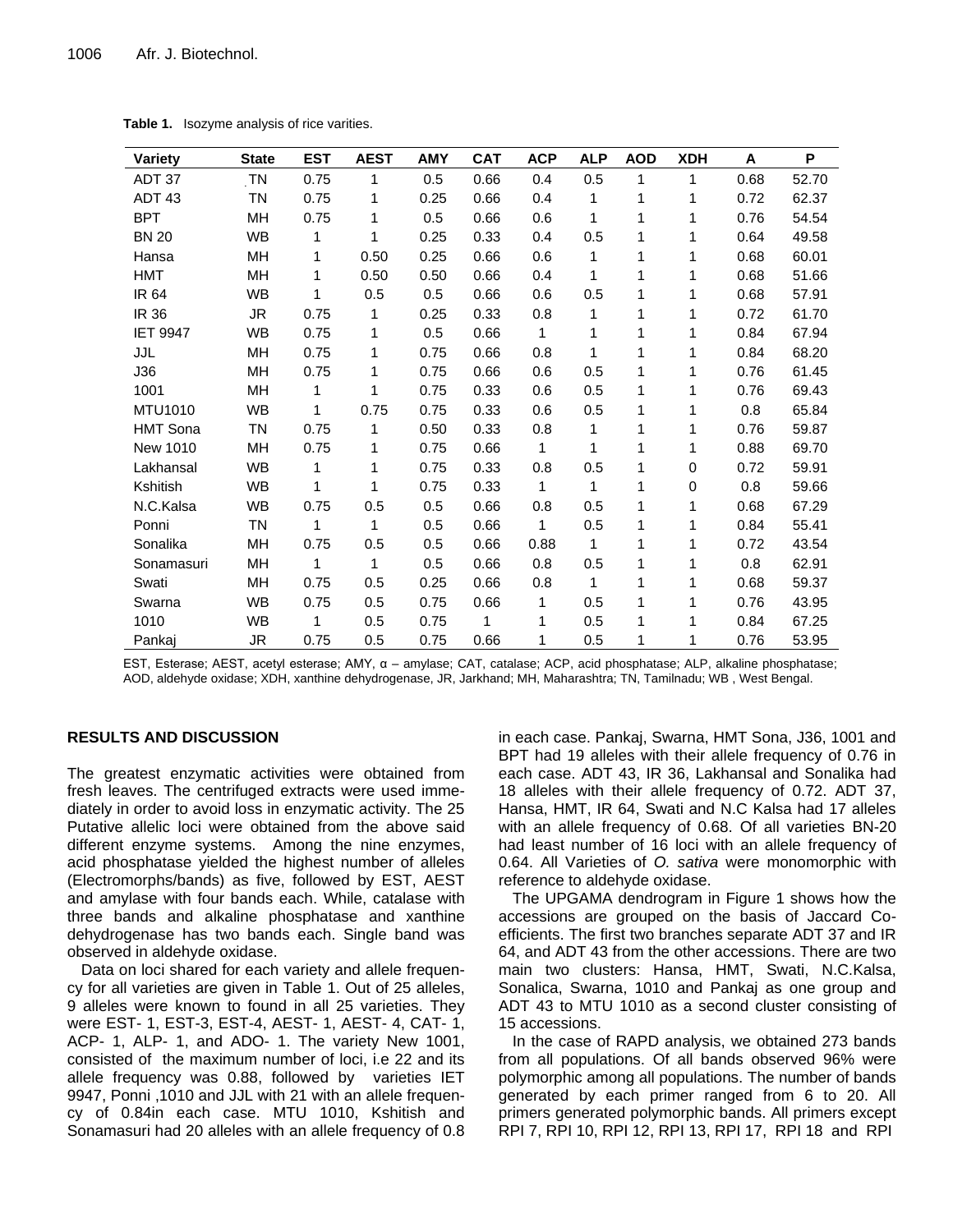

**Figure 1.** Dendrogram showing clustering of 25 Indian rice genotypes constructed using UPGMA based on Jaccard's coefficient obtained from RAPD analysis.

20 revealed 100% polymorphism. Most of the band size ranged between 100 to 1000 bp, with an average of 13.6 bands per primer. The genetic similarity coefficient calculated from RAPD study ranged from 0.328 to 0.806.

A survey of 25 accessions of O. sativa using isozyme and RAPD markers indicated that RAPD markers are able to disclose a much higher level of polymorphism than revealed by isozymes, essentially at the intraspecific level. In fact, most isozymes were monomorphic, while a high level of variation was detected for RAPDs. Genetic diversity and distance derived from isozyme analyses were very low and due to small number of polymorphic alleles, any small difference had a strong influence on the distribution and grouping of accessions.

In our study, both methods of analysis demon-strated that the collected accessions are closely related based on either the states from where it has been collected or based on their parental types (Figure 2). For example, Sonalika and Swarna were from Maharashtra state and showing the affinity. In a similar way, Pankaj and var.1010 were from West Bengal and indicating the similar affinity; this indication is very clear, even though the two approaches yielded a different clustering of accessions and therefore, slightly different dendrograms. India is the second-largest rice-producing country in the world, where about 60000 landraces were being grown in the 1950s (Anonymous 1992). Until 1968, the varieties deve-loped by agricultural research stations in India were largely by direct pureline selection from landraces and occasionally derived by selection after hybridization between purelines.

Such varieties are referred to as traditional cultivars in this paper. Later on, modern culti-vars were developed by hybridization of the local land-races and traditional cultivars with exotic germplasm. The present study included 25 accession collected from four different states of India.

Molecular markers have proven to be powerful tools in the assessment of genetic variation and in the elucidation of genetic relationships within and among species. Several molecular markers viz. Restriction fragment length polymorphism (RFLP) (Becker et al., 1995; Paran and Michelmore, 1993), random amplified length polymorphism (RAPD) (Tingey and Deltufo, 1993; Williams et al., 1990), simple sequence repeats (SSRs) (Levinson and Gutman, 1987), inter-simple sequence repeats (ISSRs) (Albani and Wilkinson, 1998; Blair et al., 1999), amplified fragment length polymorphism (AFLP) (Mackill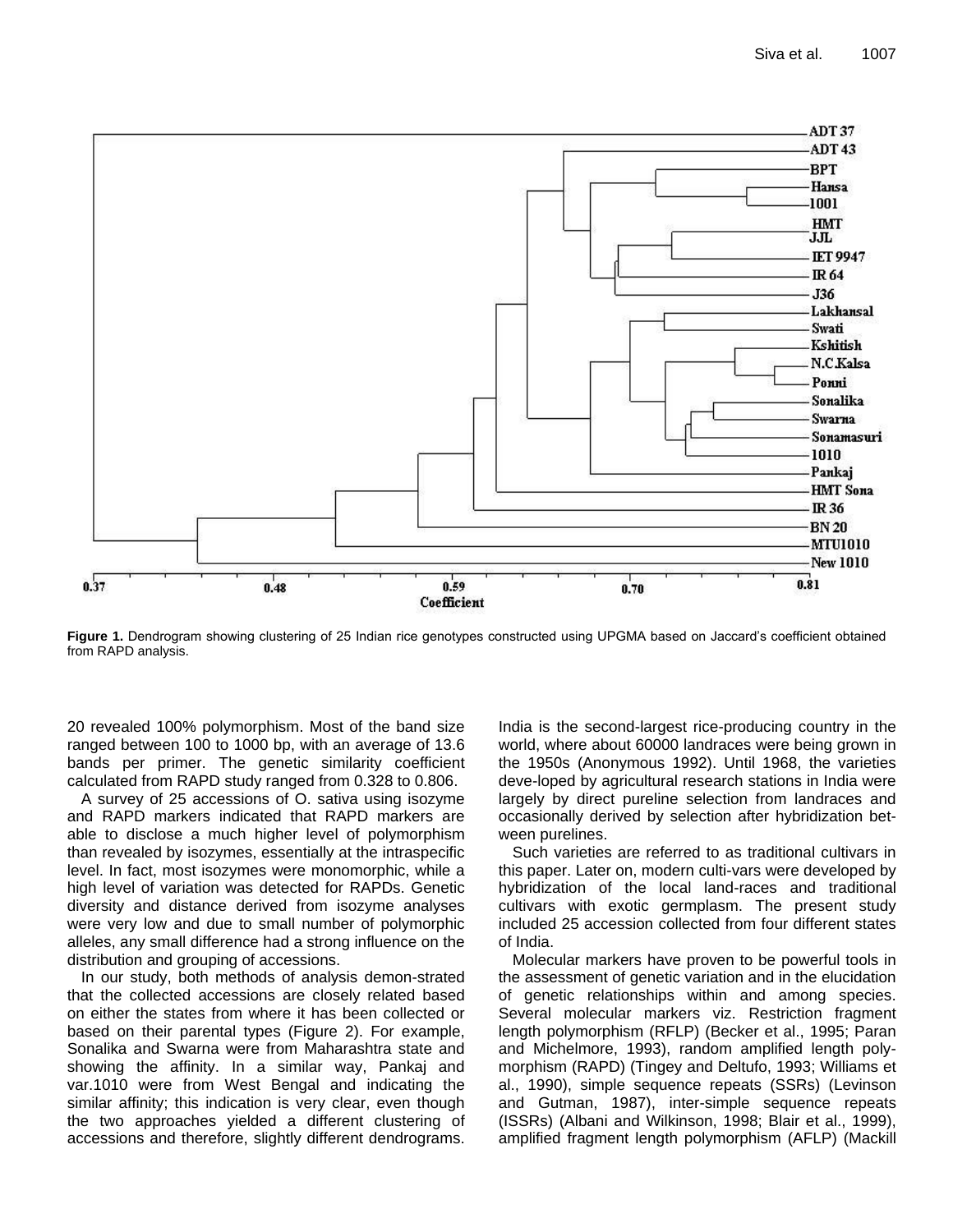

**Figure 2.** Dendrogram showing clustering of 25 Indian Rice genotypes constructed using UPGMA based on Jaccard's coefficient obtained from Isozyme analysis.

et al., 1996; Thomas et al., 1995; Vos et al., 1995; Zhu et al., 1998) and single nucleotide polymorphisms (SNPs) (Vieux,et al., 2002) are presently available to assess the variability and diversity at molecular level (Joshi et al., 2000). Information regarding genetic variability at molecular level could be used to help, identify and develop genetically unique germplasm that compliments existing cultivars**.** 

Modern cultivars showed more diversity than the landraces from the same region, and yet clustered closer to the traditional cultivars. Therefore, these results indicate that the development of modern cultivars does not appear to have caused genetic erosion. In fact, after hybridization of the landraces and their derivatives with the exotic germplasm, genetic diversity has increased in terms of available polymorphisms at single loci. However, in terms of cultivated genotypes, the total genetic diversity erosion is probable, because only a small number of the 500 modern cultivars (Anonymous 1992) are currently being cultivated in India, and they occupy more than 95% of the area under rice cultivation. Therefore, it remains essential to conserve the biodiversity present in the rice landraces and use it to broaden the genetic base of cultivated rice varieties. Molecular markers, such as isozymes and RAPD will play an essential role in characterizing biodiversity for its exploitation in modern breeding programmes.

## **ACKNOWLEDGEMENT**

The authors are thankful to VIT Management for the encouragement and support.

### **REFERENCES**

- Albani MC, Wilkinson MJ (1998). Inter simple sequence repeat polymerase chain reaction for the detection of somaclonal variation. Plant Breed. 117: 573-575.
- Anonymous (1992). Miracle rice varieties of India. Central Rice Research Institute, Cuttack, Orissa, India.
- Ashikawa I, Fukuta Y, Tamura K, Yagi TAD (1999). Application of AFLP technique that uses non-radioactive fluorescent primers for the detection of genetic diversity in Japanese rice cultivars and cloning of DNA sequences derived from an *indica* genome. Breed. Sci. 49: 225- 231.
- Becker J, Vos P, Kuiper M, Salamini F, Heun M (1995). Combined mapping of AFLP and RFLP markers in barley. Mol. Gen. Genet. 249: 65-73.
- Blair MW, Panaud O, McCouch SR (1999). Inter-simple sequence repeat (ISSR) amplification for analysis of microsatellite motif frequency and fingerprinting in rice (*Oryza sativa* L.). Theor. Appl. Genet. 98: 780-792.
- Dale MFB, Ford-Loyd BV, Arnold MH (1985). Variation in some agronomically important characters in a germplasm collection of beet. Euphytica, 34: 449-455.
- Dong NV, Subudhi PK, Luong PN, Quang VD, Quy TD, Zheng HG, Wang B, Nguyen HT (2000). Molecular mapping of a rice gene conditioning thermosensitive genic male sterility using AFLP, RFLP and SSR techniques. Theor. Appl. Genet. 100: 727-734.